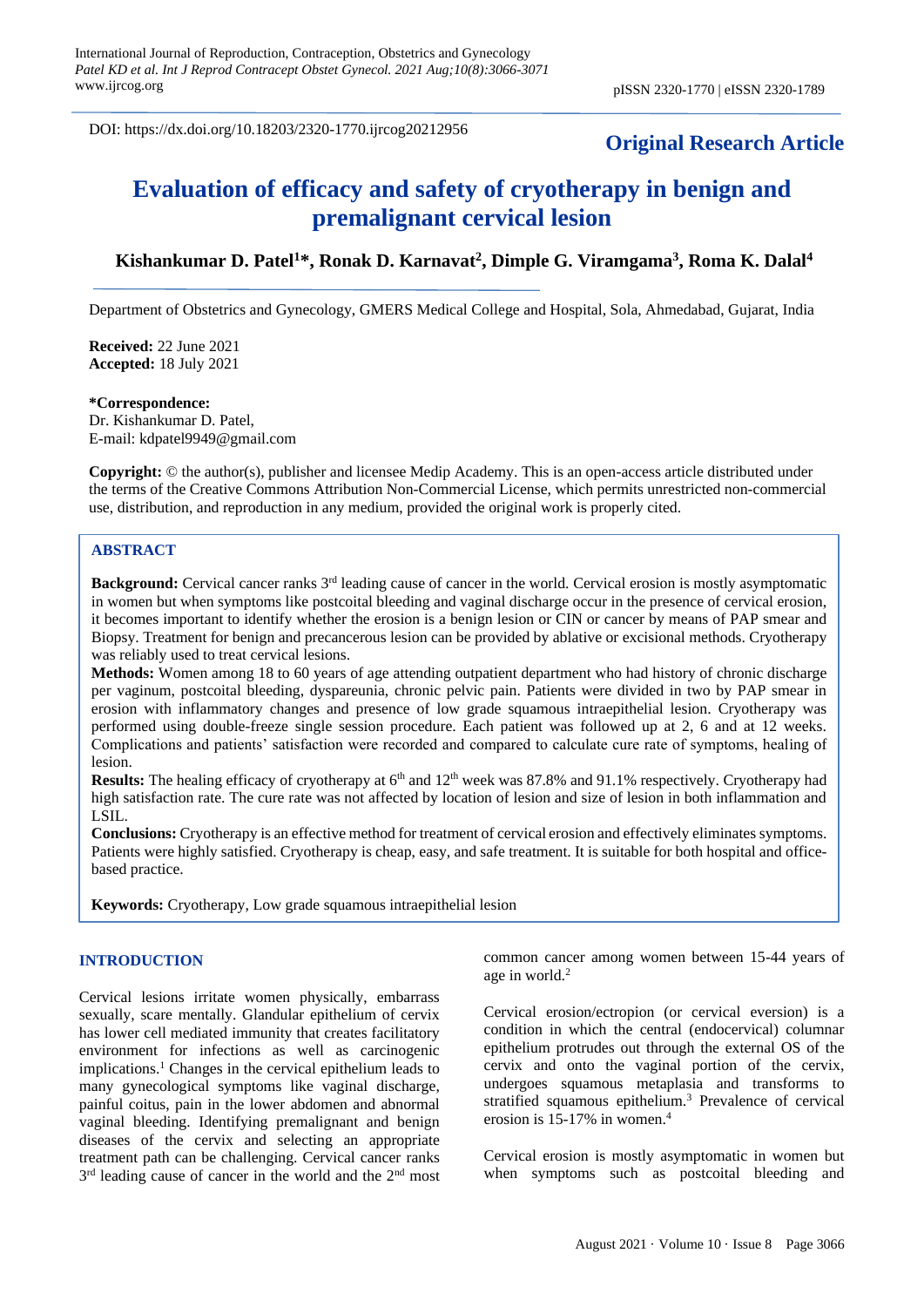troublesome vaginal discharge occur in the presence of cervical erosion it becomes important to identify promptly whether the erosion is simply a benign lesion or a significant sign of associated infection, CIN or even cancer. Cervical erosion is indistinguishable from early cervical cancer; therefore, further diagnostic studies (e.g., Pap smear, biopsy) must be performed for a differential diagnosis.<sup>5</sup> Pap smear cytology has remained an important tool in the screening of cervical cancer.<sup>6</sup>

Chronic cervical infection can cause premalignant and malignant changes,17-20% association of low grade squamous intraepithelial lesion with cervical erosion.<sup>7</sup> Treatment for benign and precancerous lesion can be provided by ablative or excisional methods.

Ablative methods include cryotherapy, cold coagulation, laser vaporization and excisional methods include loop electrosurgical excision procedure (LEEP) and laser conization.8,9

Cryotherapy was introduced to gynecology in the late 1960s to treat cervical lesions and it is proven to be a reliable treatment modality, with limited side effects and morbidity.<sup>10</sup>

Cryocauterisation machine includes cryoprobes of different sizes, cryogun,  $N_2O$  or  $CO_2$  cylinder and connecting tube. The cryotherapy probe tip is applied to the cervix so that it covers the lesion and the cervical tissue is frozen for 3 minutes, thawed for 3 to 5 minutes and then frozen again for 3 minutes.<sup>11</sup> Cryosurgery is appropriate for use in low resource settings because it is effective (>90% cure rate), has limited side-effects, does not require electricity, is inexpensive compared to other treatment options and is technically simple to implement.<sup>12</sup>

#### *Aim*

Aim of the study to evaluate the efficacy, safety and patients' satisfaction of cryotherapy in treatment of cervical erosion.

# **METHODS**

The type of the study was prospective observational and interventional study. The study conducted at the obstetrics and gynecology department, GMERS medical college and hospital, Sola, Ahmedabad. The study conducted from September 2019 to December 2020.

#### *Sample size*

The sample size was 100 (Convenient or purposive sampling method).

# *Ethical approval*

The study was approved by the institutional ethics committee.

#### *Inclusion criteria*

Women willing to undergo cryotherapy ablation and give consent, age more than 18 years and less than 60 years old, negative for intraepithelial malignancy on pap smear, HIV and VDRL testing negative, women with benign and premalignant cervical erosion, clinically normal looking cervix, without malignant changes were included in the study.

#### *Exclusion criteria*

Patient who did not give consent, lesions extending into endo cervical canal, patient in menses, patient with active bleeding, patient with active infection, pregnant women, women infected with herpes virus were excluded from study.

Women among 18 to 60 years of age attending O.P.D. of the department of obstetrics and gynecology who has history of chronic discharge per vaginum, post-coital bleeding, dyspareunia, chronic pelvic pain during the study period were examined. On examination, pap smear was taken and divided in erosion with inflammatory changes and presence of low grade squamous intra epithelial lesion (LSIL).

Counselling about the procedure and post cryocauterization care and follow up plans were explained in details before the procedure, consent for cryocauterization taken. After consent patient was taken on procedure table and for prevention of vasovagal attack and to relieve pain prophylactic intra muscular atropine and pentazocine were given to all patients before procedure. Procedure was carried out in lithotomy position under all aseptic precautions. Appropriate cryoprobe was taken according to site and size of lesion and gun was attached to nitrous oxide cylinder through gas conveying tube. Cryocauterisation was done using nitrous oxide refrigerant at temperature minus 55 to 58 degrees Celsius with the aim of creating an ice ball with a depth of freeze denoted by a peripheral margin of 2 mm of frost. The cryoprobe was placed on the lesion, not let it to touch the vaginal wall. The coolant gas was allowed to flow through the channels in the metal tip of the cryoprobe. Cryocauterisation was performed using a double-freeze single session procedure. The double freeze technique involves applying the coolant continuously for a 3-min freeze, followed immediately by a 3 to 5 min thaw, followed by another 3-min freeze till separation of probe by its own. The patients were asked to refrain from sexual intercourse and were advised not to use tampon for next 2- 3 weeks after cryotherapy to avoid infection and bleeding and to allow re-epithelization of the cry lesion. Prophylactic antibiotics were given for 5 days to all women. Each patient was followed up at 2 weeks, 6 weeks and at 12 weeks. Findings, complications and patients' satisfaction was recorded in study proforma. Data were compared with previous and next subsequent visit to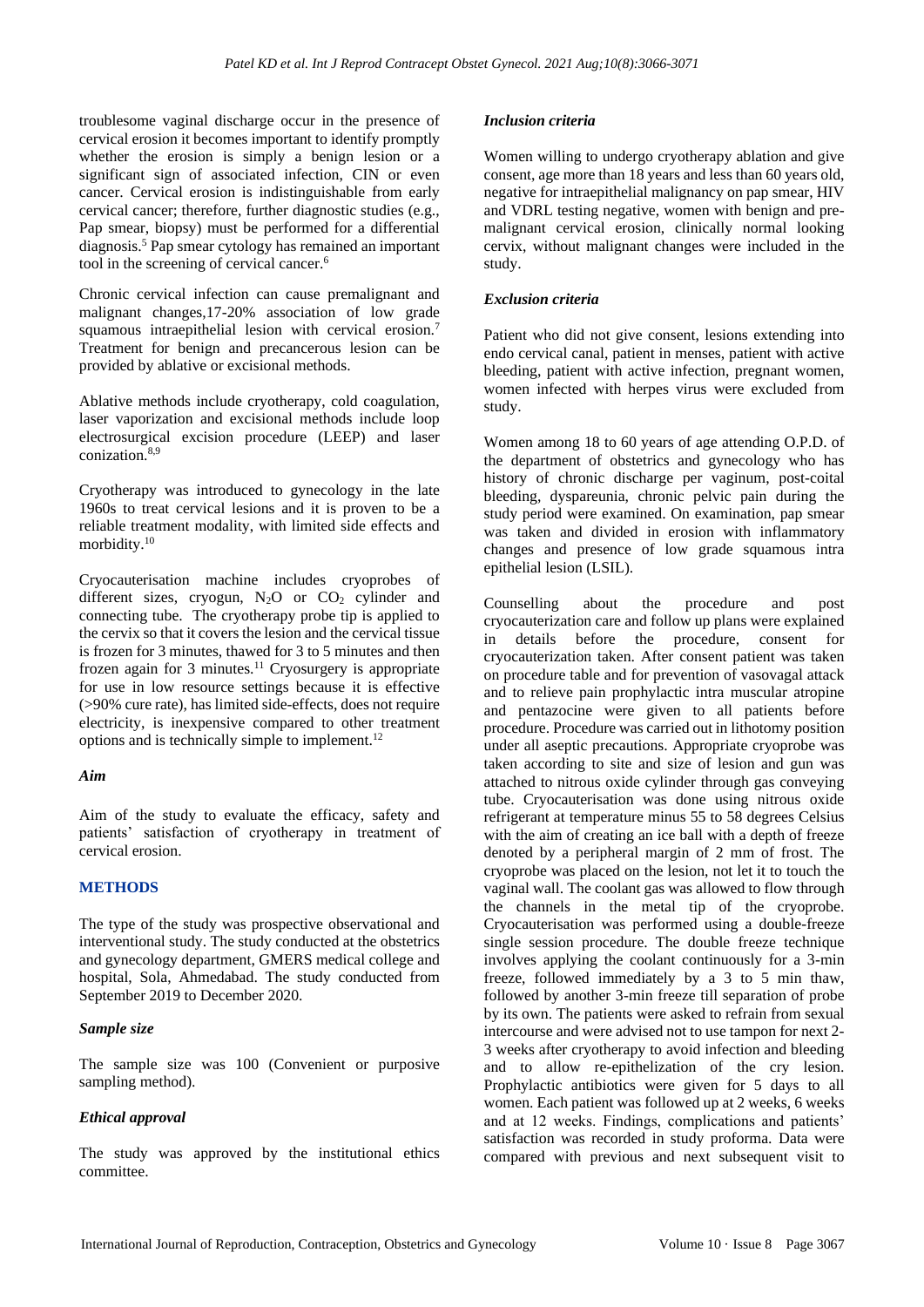calculate cure rate of symptoms, healing of lesion and patients' satisfaction (Figure 1).



#### **Figure 1: Cryocautery equipment.**

#### *Statistical analysis*

Normality of data was tested by non-parametric test, Chisquare and Fischer's exact test were used. A  $p<0.05$  was considered statistically significant. The data was entered in MS excel spreadsheet and analysis was done using Med Calc version 12.1.

#### **RESULTS**

In our study, out of the total patients, 93% had complaints of abnormal vaginal discharge followed by pelvic pain in 30%, dyspareunia in 24% and 7% patients had post coital bleeding. All patients' PAP smears were satisfactory for evaluation. Inflammatory changes were present in 74% patients and mild dysplasia (low grade squamous intraepithelial lesions, CIN1) in 26%.

Majority of cases presented with abnormal vaginal discharge in inflammatory group (94.5%) and in LSIL (CIN 1) group (88.4%). The second most frequent complaint was pelvic pain among the inflammatory group (32.4%) and dyspareunia (34.6%) in LSIL (CIN 1) group. Post coital bleeding was present in 5.40% of the inflammatory group and 11.5% in LSIL (CIN 1) group. The prevalence of symptoms between two groups was not statistically significant. (p>0.05) The main indication for cryo was abnormal vaginal discharge (93%). Size of lesion and location of lesion distribution described in Table 1.

|                            | <b>Cervical lesions</b><br><b>Inflammation</b> |                                |                                |                                   | LSIL (CIN1)               |                                |                                       |                                   | P value       |                 |                |
|----------------------------|------------------------------------------------|--------------------------------|--------------------------------|-----------------------------------|---------------------------|--------------------------------|---------------------------------------|-----------------------------------|---------------|-----------------|----------------|
| <b>Chief</b><br>complaints | <b>Before</b><br>cryo                          | After<br>cryo at<br>2<br>weeks | After<br>cryo<br>at 6<br>weeks | After<br>cryo<br>at $12$<br>weeks | <b>Before</b><br>cryo     | After<br>cryo at<br>2<br>weeks | <b>After</b><br>cryo at<br>6<br>weeks | After<br>cryo<br>at $12$<br>weeks | At 2<br>weeks | At $6$<br>weeks | At 12<br>weeks |
|                            | N<br>(%)                                       | N<br>(%)                       | N(%)                           | N(%)                              | N<br>(%)                  | N<br>(%)                       | N<br>(%)                              | $N(\%)$                           |               |                 |                |
| Abnormal<br>discharge      | 70<br>(94.5)                                   | 67<br>(95.7)                   | 12<br>(18.1)                   | 5<br>(7.57)                       | 23<br>(88.46)             | 25<br>(96.15)                  | $\overline{4}$<br>(16.66)             | $\overline{2}$<br>(8.33)          | 0.58          | < 0.001         | < 0.001        |
| Abnormal<br>bleeding       | 5<br>(6.75)                                    | 0(0)                           | 0(0)                           | 0(0)                              | $\overline{4}$<br>(15.38) | (3.84)                         | 0(0)                                  | 0(0)                              | 0.018         | 0.0032          | 0.0032         |
| <b>Dyspareunia</b>         | 15<br>(20.2)                                   | 0(0)                           | 2<br>(3.03)                    | 0(0)                              | 9<br>(34.61)              | 0(0)                           | $\bf{l}$<br>(4.16)                    | 0(0)                              | <b>NA</b>     | < 0.001         | < 0.001        |
| Post coital<br>bleeding    | 4<br>(5.40)                                    | 0(0)                           | 0(0)                           | 0(0)                              | 3<br>(11.53)              | 0(0)                           | 0(0)                                  | 0(0)                              | <b>NA</b>     | 0.014           | 0.014          |
| Pelvic pain                | 24<br>(32.4)                                   | 3<br>(4.28)                    | 3<br>(4.54)                    | (1.51)                            | 6<br>(23.07)              | (3.84)                         | 2<br>(8.33)                           | 0(0)                              | < 0.001       | < 0.001         | < 0.001        |

# **Table 1: Evaluation of chief complaints at 2-week, 6 week and 12 weeks.**

#### **Table 2: Chief complaints, size and location of cervical lesion.**

| <b>Variables</b>  |                            | Inflammation, $n$ $(\%)$ | LSIL $(CIN 1)$ , n $(\% )$ |  |  |
|-------------------|----------------------------|--------------------------|----------------------------|--|--|
| <b>Complaints</b> | Abnormal vaginal discharge | 70 (94.59)               | 23 (88.46)                 |  |  |
|                   | Abnormal bleeding          | 5(6.75)                  | 4(15.38)                   |  |  |
|                   | Dyspareunia                | 15(20.27)                | 9(34.61)                   |  |  |
|                   | Post coital bleeding       | 4(5.40)                  | 3(11.53)                   |  |  |
|                   | Pelvic pain                | 24 (32.43)               | 6(23.07)                   |  |  |
|                   | $\leq$                     | 66 (89.18)               | 19 (73.07)                 |  |  |
| Size (cm)         | >2                         | 08(10.81)                | 07(26.92)                  |  |  |
|                   | Mean size                  | $0.88 + 0.88$            | $1.81 \pm 1.8$             |  |  |

Continued.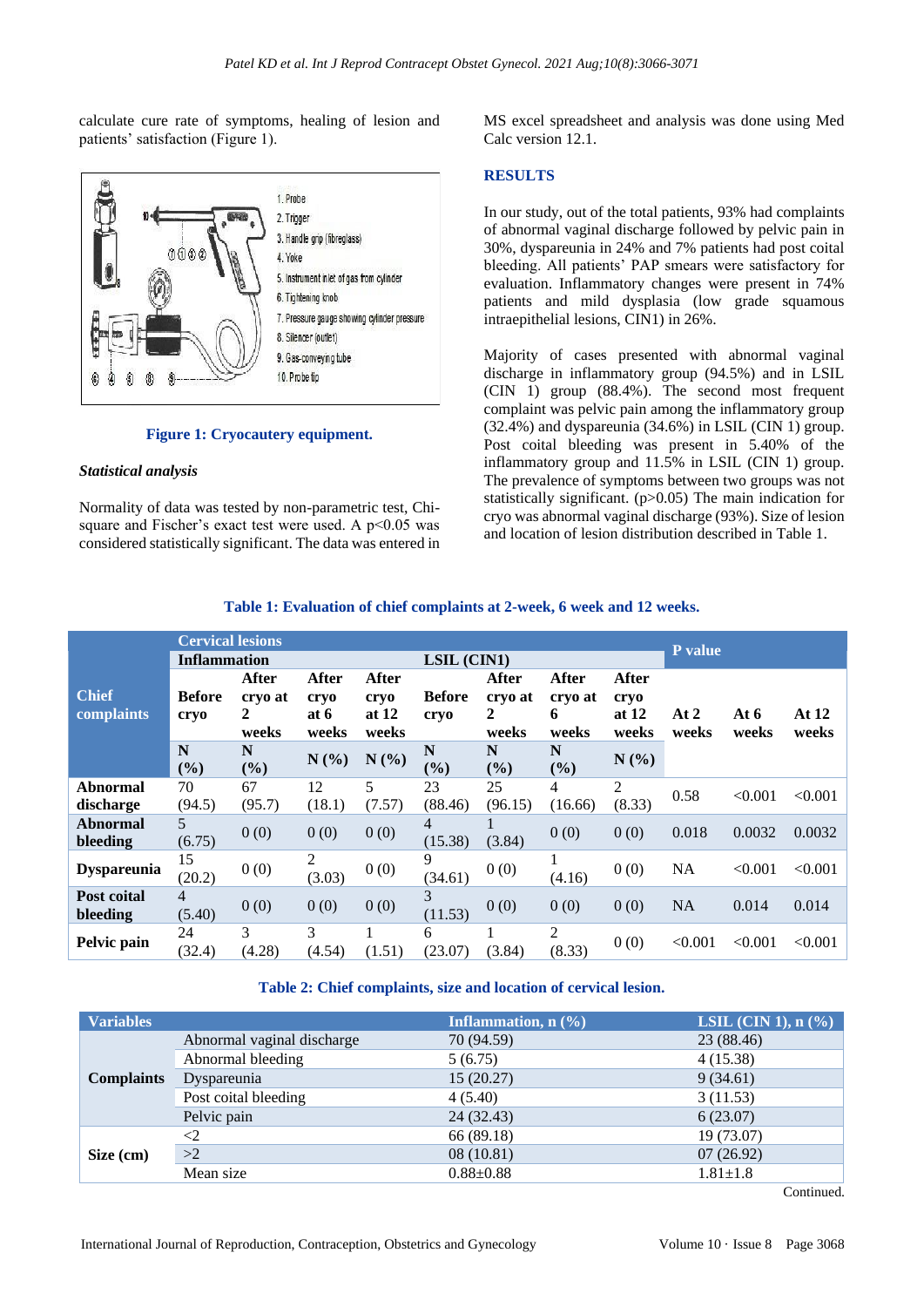| <b>Variables</b> |                 | Inflammation, $n$ $(\%)$ | <b>LSIL</b> (CIN 1), $n$ (%) |  |  |
|------------------|-----------------|--------------------------|------------------------------|--|--|
| Location         | Anterior lip    | 9(12.16)                 | 2(7.69)                      |  |  |
|                  | Circumferential | 39 (52.17)               | 16(61.53)                    |  |  |
|                  | Posterior lip   | 26(35.13)                | 08(30.76)                    |  |  |

Immediately after the procedure, majority had complaints of pain  $(21\%)$ , weakness  $(11\%)$  and vomiting  $(2\%)$  while the rest had no complaints. Lesions >2 cm size were all cured with cryotherapy (100%). 89.33% patients with cervical lesion  $\leq$  2 cm was cured with p=0.3431.

The healing efficacy of cryo therapy at  $6<sup>th</sup>$  week was 87.8% and 91.1% at end of 12<sup>th</sup> week. Statistical analysis showed no difference in healing rate in both groups at  $6<sup>th</sup>$  week and at 12<sup>th</sup> week. Cryo cautery is effective in both inflammation as well as LSIL (CIN 1). Statistical analysis showed that cure rate was not affected by location of lesion (p not significant 0.9188) and size of lesion (Table 2).

At  $2<sup>nd</sup>$  week, satisfaction rate was only 11.34%. At  $6<sup>th</sup>$ week, satisfaction rate was  $91.1\%$  and at  $12<sup>th</sup>$  week, 92.22% patients were satisfied. Data analysis showed high satisfaction rate among all patients who underwent cryocauterisation for cervical lesion (p<0.001) (Figure 2).



**BEFORE CRYO** 

**IMMIDIETELY AFTER CRYO AFTER 12 WEEK** 

# **Figure 2: Results of cryotherapy.**

#### **DISCUSSION**

In this study 93% of patients had abnormal white discharge per vaginum followed by pelvic pain in 30% and dyspareunia in 24%. Similar findings were reported by Katakdhond et al, Jahic et al, Cekmez et al, Gay et al, Mohanty et al, where abnormal white discharge was found in 100%, 87%, 91.9%, 92.6% and 90% respectively.<sup>4,13-</sup> <sup>16</sup> In another study conducted by Patil et al abnormal vaginal discharge was found in 55% of patients and this disparity might be because of different prevalence in the institute where the study was conducted.<sup>17</sup> Hence, abnormal white discharge was the main indication of cryotherapy among all patients.

In this study, the average time of cryotherapy procedure was 15 minutes in most of the patients (85%). WHO guidelines for screening and treatment of precancerous lesions for cervical cancer prevention and Katakdhond et al show the same duration of the procedure.4,11

In this study, immediate complications included pain in 21%, only 1% had lateral vaginal wall burn and 92% had no complaints. Similar findings were observed by Katakdhond et al where pain was found in 17% immediately after cryo and 80% had no complications.<sup>4</sup> Matanyi et al observed that side effects were negligible in 1,248 cervical cryosurgeries.<sup>18</sup>

In a different study with sample size of 52 women, Naud et al (2016) reported pain/cramps (79%) as the most common adverse event followed by heat sensation  $(25\%)$ .<sup>19</sup> Viviano et al found that 95.5% of 110 women studied experienced some degree of pain during therapy when no analgesia was used. $20$ 

All patients were given injection of pentazocine to relieve pain, similar study conducted by Duncan et al that compared two analgesics (Prilocaine and Felypressin) for pain relief during the procedure concluded that both drugs were efficient in reducing pain. $21$  Overall, the authors concluded that pain is well tolerated and that most patients do not require analgesia.

In this study, out of 100 patients 90 came for follow up after 12 weeks and 10 were lost to follow up. Abnormal vaginal discharge was the most common complaint in this study followed by pelvic pain. All complaints almost subsided after 12weeks of cryotherapy. Abnormal vaginal discharge was present only in 7.77% and pelvic pain in 1.11% after 12 weeks of cryocauterisation.

It must be considered that there is no difference in persistence of symptoms between inflammatory group and LSIL (CIN 1) group, as observed by Jahic et al.<sup>22</sup> Similar findings were also found in a study done by Katakdhond et al and Jahic et al.4,22 Mohanty et al recorded that cryotherapy eliminates enhanced vaginal secretion and pain in 98% 12 weeks after the treatment.<sup>16</sup>

The efficacy of present study is 91.9% and is comparable with most studies. Peck et al, Alvarez et al, Çekmez et al, Jahic et al found the efficacy of 91%, 92%, 89.05%, 93.05% respectively.13,14,23,24 Whereas Wojtys et al, Guijon et al, Gay et al, Lewis et al, Adefuye et al, Katakdhond et al reported higher efficacy of 95.20%, 94.60%, 95.20%, 100%, 98.2%, 96% respectively.4,15,25-28 Statistically, in this study, no difference was found in cure rate and location of cervical lesion (p<0.05). Similar findings observed by Katakdhond et al.<sup>4</sup>

Kwikkel et al reported higher cure rates in small lesions  $(96.8\%)$  as compared to large lesions  $(75\%)$ .<sup>29</sup> Similarly, Ferenczy et al concluded that a higher cure rate was observed for smaller lesions (<3 cm, 92.3%) than for larger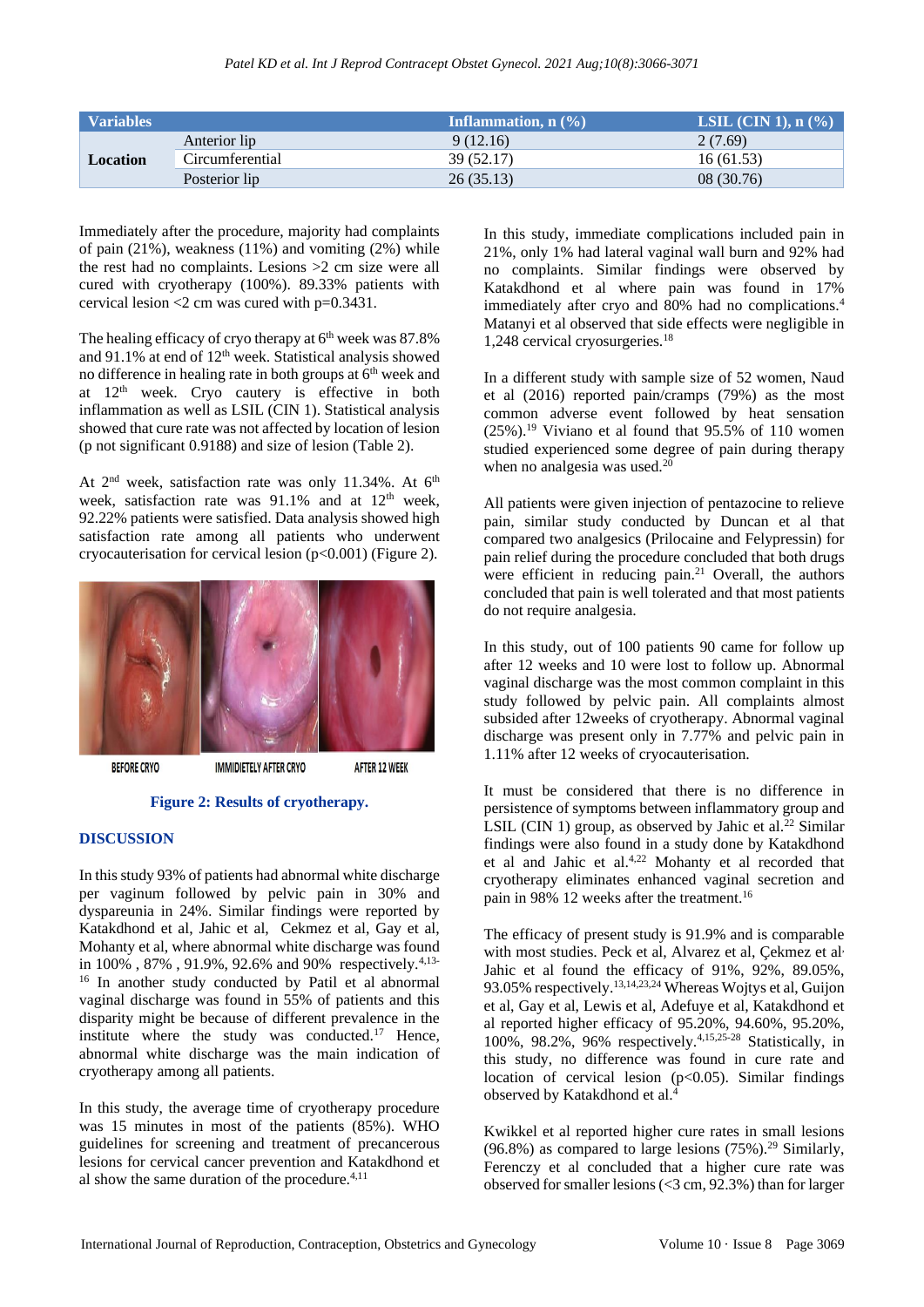lesions ( $>3$  cm, 61.5%).<sup>30</sup> Mohanty et al concluded that cryocautery was well tolerated by patients, and had a cure rate of almost 100%.<sup>16</sup>

This difference in cure rate might be because of a larger probe used for larger lesion after the first freeze. WHO guidelines in 2012 concluded that the cure rate of cryotherapy is  $>90\%$  even in low resource settings.<sup>12</sup>

In this study, satisfaction rate of cryocautery is 92.22% it is highly recommended to other women by the patients. At the first follow up, satisfaction rates were low (11.34%) due to persistence of profuse white vaginal discharge for 2-3 weeks post cryotherapy. At  $6<sup>th</sup>$  weeks, satisfaction rates significantly rose ( $p<0.001$ ) up to 91.1% and at 12<sup>th</sup> weeks it was 92.22%.

Similarly, Katakdhond et al reported a high satisfaction rate in a sample size of 30 women.<sup>4</sup> In 2019, Agah et al reported that cryotherapy showed no remarkable side effects and was associated with more satisfaction  $(p<0.001)$ .<sup>31</sup> Adefuye et al reported that 98.2% of 220 women believed that the procedure had been as they expected, and 95% said that they would recommend cryotherapy to other women.<sup>21</sup> Lewis et al found 100% satisfaction with cryotherapy among 22 women surveyed at their 3-month follow-up visit.<sup>27</sup> Phongsavan et al found that all 113 women treated with cryotherapy reported being satisfied or very satisfied with the treatment.<sup>32</sup>

# *Limitation*

The study was unicentric study. Multicentric study will validate the findings of our study. Large sample size can remove observational bias.

# **CONCLUSION**

Cryotherapy is effective method for treatment of cervical erosion. Cryotherapy effectively eliminates symptoms like abundant vaginal discharge and pelvic pain. Cryotherapy has minor morbidity till 6<sup>th</sup> week thereafter nil morbidity after  $12<sup>th</sup>$  week. Majority (92.22%) of the patients were highly satisfied with this mode of therapy. Cryotherapy is a cheap, easy, and safe treatment. It is suitable for both hospital and office-based practice and it can be performed in ambulatory set up.

# **ACKNOWLEDGMENTS**

Authors would like to thank department of obstetrics and gynecology, GMERS medical college and hospital, Sola, Ahmadabad, Gujarat, for all the kind support and thanks to all the participants for their cooperation.

*Funding: No funding sources Conflict of interest: None declared Ethical approval: The study was approved by the Institutional Ethics Committee*

# **REFERENCES**

- 1. Louv WC, Austin H, Perlman J, Alexander WJ. Oral contraceptive use and the risk of chlamydial and gonococcal infections. Am J Obstet Gynecol. 1989;160(2):396-402.
- 2. World Human papilloma virus and related disease report, summary report 2019. Available https://hpvcentre.net/statistics/reports/XWX.pdf. Accessed on 19 june 2021.
- 3. Katz: Comprehensive Gynecology, 5<sup>th</sup> Edition Mosby's Guide to Physical Examination,  $7<sup>th</sup>$  Edition. 2012:558.
- 4. Katakdhond S, Samant P. Cryotherapy for cervical lesions: efficacy and patient satisfaction. Int J Reprod Contracept Obstet Gynecol. 2017;6:2331-6.
- 5. Ugboma HAA, Aburoma HLS. Pap smear: an important screening technique for preventing and detecting cervical cancer. Cont J Med Res. 2010;4:13- 7.
- 6. Shafi MI. Premalignant and malignant lesions of the cervix. In: Edmonds DK, editor. Dewhurst's Textbook of Obstetrics and Gynaecology, Oxford, UK: Blackwell Publishing. 2007;7.
- 7. Sarkar PK, Steele PRM. Routine colposcopy prior to treatment of cervical ectopy: Is it worthwhile? J Obstetr Gynaecol. 1996;16:2:96-7.
- 8. Wright TC, Richart RM, Ferenczy A. Electrosurgery for HPV related diseases of the lower genital tract: a practical handbook for diagnosis and treatment by loop electrosurgical excision and fulguration procedures. Quebec7 Arthur Vision Incorporated. 1992.
- 9. Sankaranarayanan R. Effectiveness, safety and acceptability of 'see and treat' with cryotherapy by nurses in a cervical screening study in India. Brit j cancer. 2007;96(5):738-43.
- 10. Gage AA, Baust J. Mechanisms of tissue injury in cryosurgery. Cryobiology. 1998;37(3):171-86.
- 11. WHO Guidelines: Use of Cryotherapy for Cervical Intraepithelial Neoplasia. Geneva: World Health Organization; 2011. Available at: https://www.who.int/reproductivehealth/publications /cancers/9789241502856/en/. Accessed on 20 June 2021.
- 12. WHO: Cryosurgical Equipment for the Treatment of Precancerous Cervical Lesions and Prevention of Cervical Cancer: WHO Technical Specifications. Geneva, Switzerland, WHO, 2012. Available at: https://www.who.int/reproductivehealth/publications /cancers/9789241504560/en/ accessed on 20 June 2021.
- 13. Jahic M. Cryotherapy of Erosion of Cervix and Low Grade Squamous Intraepithelial Lesion. Mater Sociomed. 2018;30(4):294-6.
- 14. Çekmez Y, Şanlıkan F, Göçmen A, Vural A, Türkmen SB. Is Cryotherapy Friend or Foe for Symptomatic Cervical Ectopy? Med Princ Pract. 2016;25:8-11.
- 15. Gay C, Riehl C, Ramanah R, Desmoulin G, Violaine B. Cryotherapy in the management of symptomatic